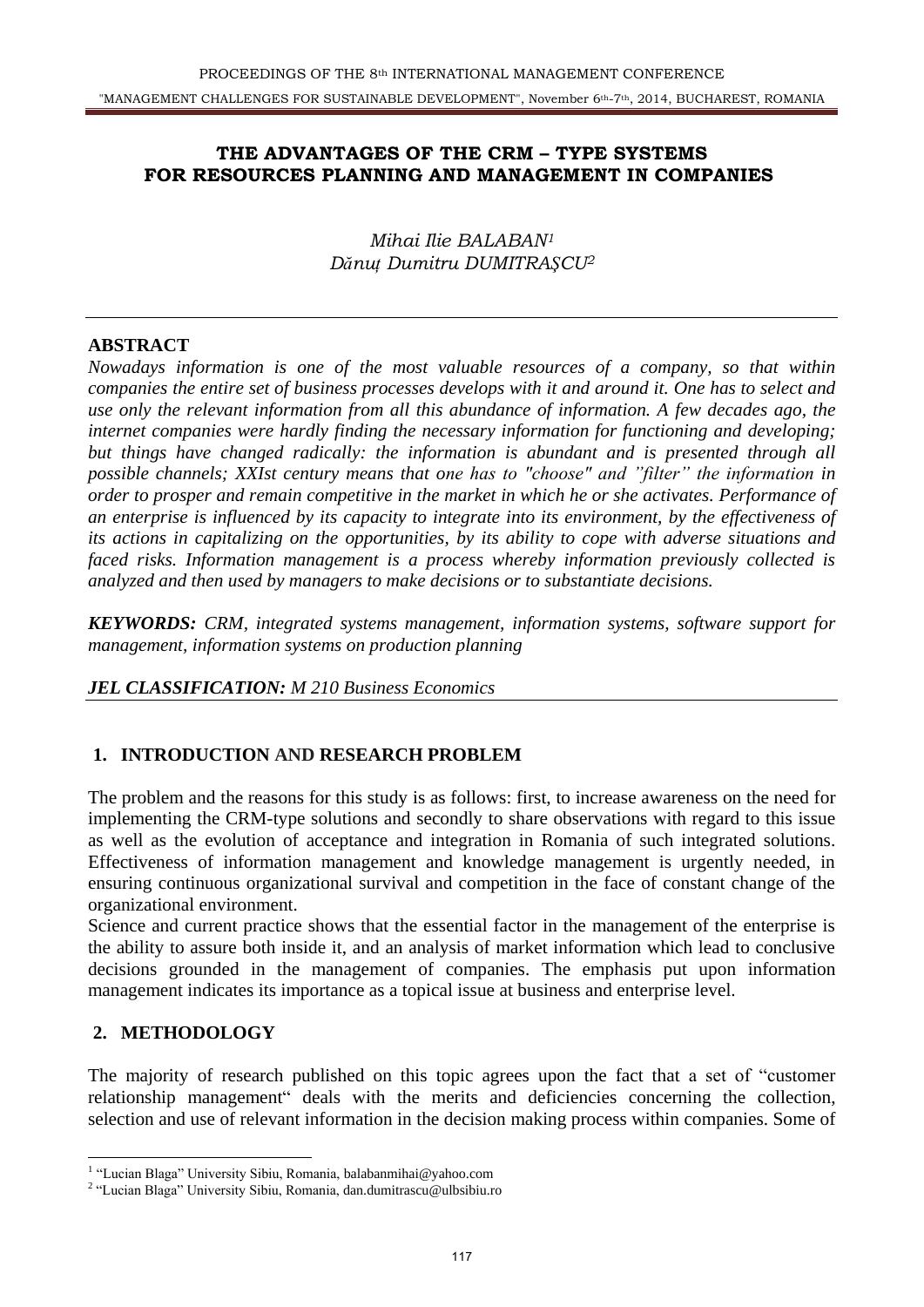the scientific papers are focused on the analysis, addressing deficiencies in the main operation of the concept of "customer relationship management". In terms of issues relating to the implementation of CRM software solutions as application aspects of corporate orientation towards clients and adapting the company to the new concepts, these are not sufficiently explored and special attention should be given to the subject

# **3. CASE STUDY: IMPLEMENTING THE CRM IN SELLCOM COMPANY**

In 2008, when the economic crisis hit the construction market, SELLCOM was a leading supplier in the building materials market in Romania.

Because of the major reorganization problems of the company (the reduction of the employees by 2.050 people, 3.100 to 1.050) the company had to develop a management and information control system and a project was launched to identify the solution that could solve the big management problem related to commercial relations to third parties and the relations between departments.

The company's clients – be them buyers of SELLCOM products, users in the building companies or specialized personnel – find SELLCOM to be a good long time partner with proper commercial conditions.

90% of the suppliers have a production facility in Romania; among the suppliers there are those who offer products – solutions for structures, construction materials, isolations, finishing products, decoration suppliers and solutions to arrange outdoor spaces.

### **3.1. What is CRM?**

The term CRM is an abbreviation of the concept defined as Customer Relationship Management. Freely translated, the term refers to the Management of Customer Relations. The history of this type of applications spans over a period of more than 40 years. At first, the concept was defined as software, an advanced method of data collection and processing and, not least, a sales strategy or data analysis. A CRM solution can have different implementations depending on the needs of the company. Such an application can have many facilities that are made possible through the most important departments or by their integration:

- Financial-accounting;  $\bullet$
- IT;  $\bullet$
- Marketing:
- Sales;
- Commercial.



# **Figure 1. CRM applications fields**

*Source:*adapted from [www.microsoft.com](http://www.microsoft.com/) Customer Relationship Management CRM. "Magic Quadrant for Sales Force Automation." Gartner, 17 July 2013

### **Benefits:**

The CRM & SFA solution is an advanced management and reporting tool, its effectiveness being given by the automation of the tasks and by the achievement of a comprehensive analysis of the activity of the company. Its benefits are simply irreplaceable for obtaining success: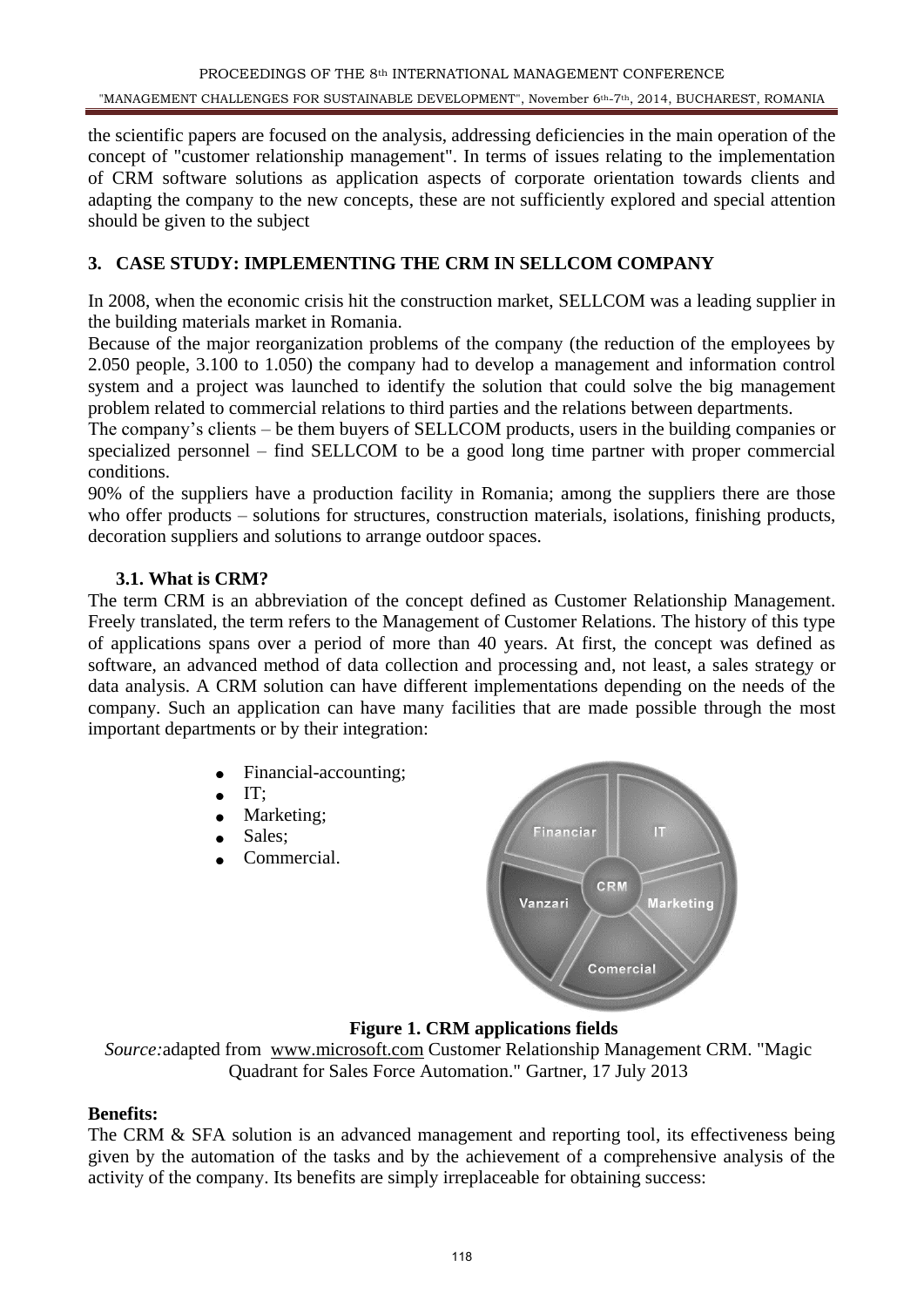#### PROCEEDINGS OF THE 8th INTERNATIONAL MANAGEMENT CONFERENCE

#### "MANAGEMENT CHALLENGES FOR SUSTAINABLE DEVELOPMENT", November 6th-7th, 2014, BUCHAREST, ROMANIA

- Improving sales force by updating customer information;
- Maintaining updated information about competitors;
- Management can act considering a broad set of information;
- Enabling the management of future actions based on relevant charts about their past effects;
- Providing information about many products:
- Planning and detailed customizing customer service;
- Enabling people in the Service Department to track the product from entering the stock to delivery and after;
- Controlling the sales process through all the channels set by the manager;
- Automating the sales process;
- Automating marketing activities:
- Providing support for implementing schedules and budgets;
- Personalizing the offers;
- Providing direct customer access to the solution without the long and boring intermediate stages;
- Integrating information about the customer with impact on future negotiations; (enables predictions about the next product/service that the customer will purchase);
- Calculating customer satisfaction;
- Measuring customer loyalty for the product/service and company;
- Calculating both synthetic and analytic value of a customer:
- Enabling rapid determination of a product/service profitability;

#### **Advantages of the CRM project**

The implementation project of an information solution for client relationship management (CRM) comes to support this client oriented strategy. By using a competitive software solution, the increase in the sales force is aimed at, in order to offer custom made services and optimise some internal processes which enable the efficient maintanance of these services.

#### **3.2. Analysis of the broad- macro environment of the PESTEL organization in the SELLCOM Company**

The following six factors have strong influence in the commerce with building materials according to the PESTEL Model each category having its relevant information and details.

| <b>Factors</b>       | <b>Influence</b>                                                                                                                                         |  |  |  |
|----------------------|----------------------------------------------------------------------------------------------------------------------------------------------------------|--|--|--|
| <b>Political</b>     | Romanian law offers guarantees and support for construction, eg: "The First<br>٠<br>House";                                                              |  |  |  |
| <b>Economic</b>      | Romania is affected by the economic crisis;<br>٠<br>Civil constructions market is down.                                                                  |  |  |  |
| Social               | Company is present in areas where the population invests in building and<br>٠<br>renovates their homes;<br>Young generation is leaving the country.<br>٠ |  |  |  |
| <b>Technological</b> | Structural materials have a reduced dynamics concerning innovation;<br>٠<br>Finishing materials and interior design using innovative technology.<br>٠    |  |  |  |
| Legal                | Law supported projects that generate "green energy";<br>Corruption rate is very high.                                                                    |  |  |  |
| <b>Ecological</b>    | Romanian legislation harmonized with EU regulations.<br>٠                                                                                                |  |  |  |

**Table 1. PESTEL Factors**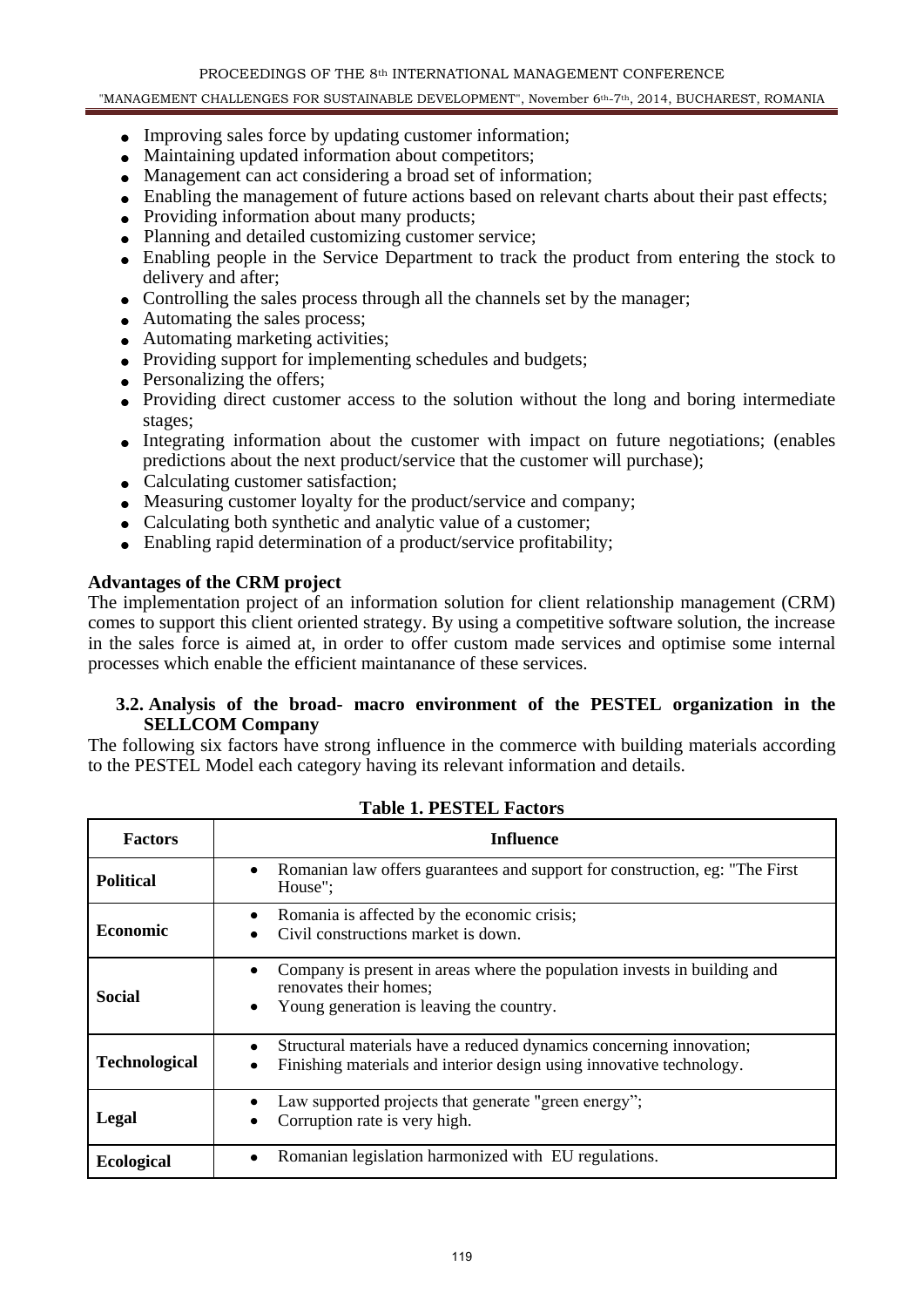#### **3.3. Industries and sectors – Porters`s five forces framework**

Porter's five forces model is an excellent model to use in order to analyze the particular environment of an industry. For example, if we examine the Connectivity & Networks industry, we can use Porter's model to help us find out about:

- i. Competitive rivalry;
- ii. Power of suppliers;
- iii. Power of buyers;
- iv. Threats of substitutes;
- v. Threats of new entrants.



## **Figure 2. Porters`s five forces**

We will quantify each threat by a mark between 1-low and 5- high and for each force and then calculate the average.

### **3.3.1. Competitive rivalry**

A starting point for analyzing the industry is to look at the competitive rivalry. If entering an industry is easy, then the competitive rivalry is likely to be high. If it is easy for customers to move to substitute products then again rivalry will be high. Generally competitive rivalry will be high if:

- There is little differentiation between the products sold to customers. In this case, the mark  $\bullet$ is 2;
- Competitors are approximately the same size. Mark 2;
- If the competitors all have similar strategies, then we do not know their strategies;
- The General Mark is 2.

### **3.3.2. Power of suppliers**

Suppliers are also essential for the success of an organization. Suppliers have the power. This power comes:

- If they are the only suppliers or one of the few suppliers who supply that particular raw material. In our case there are a lot of suppliers. Mark 2;
- If it is costly for the organization to move from one supplier to another (also known as  $\bullet$ switching cost) We have to certify again our products and the time and cost are average, therefore we will mark it with 3;
- If there is no other substitute for their product. In this case on the market a substitute of their  $\bullet$ products exists. Mark 2;
- General Mark 2.33.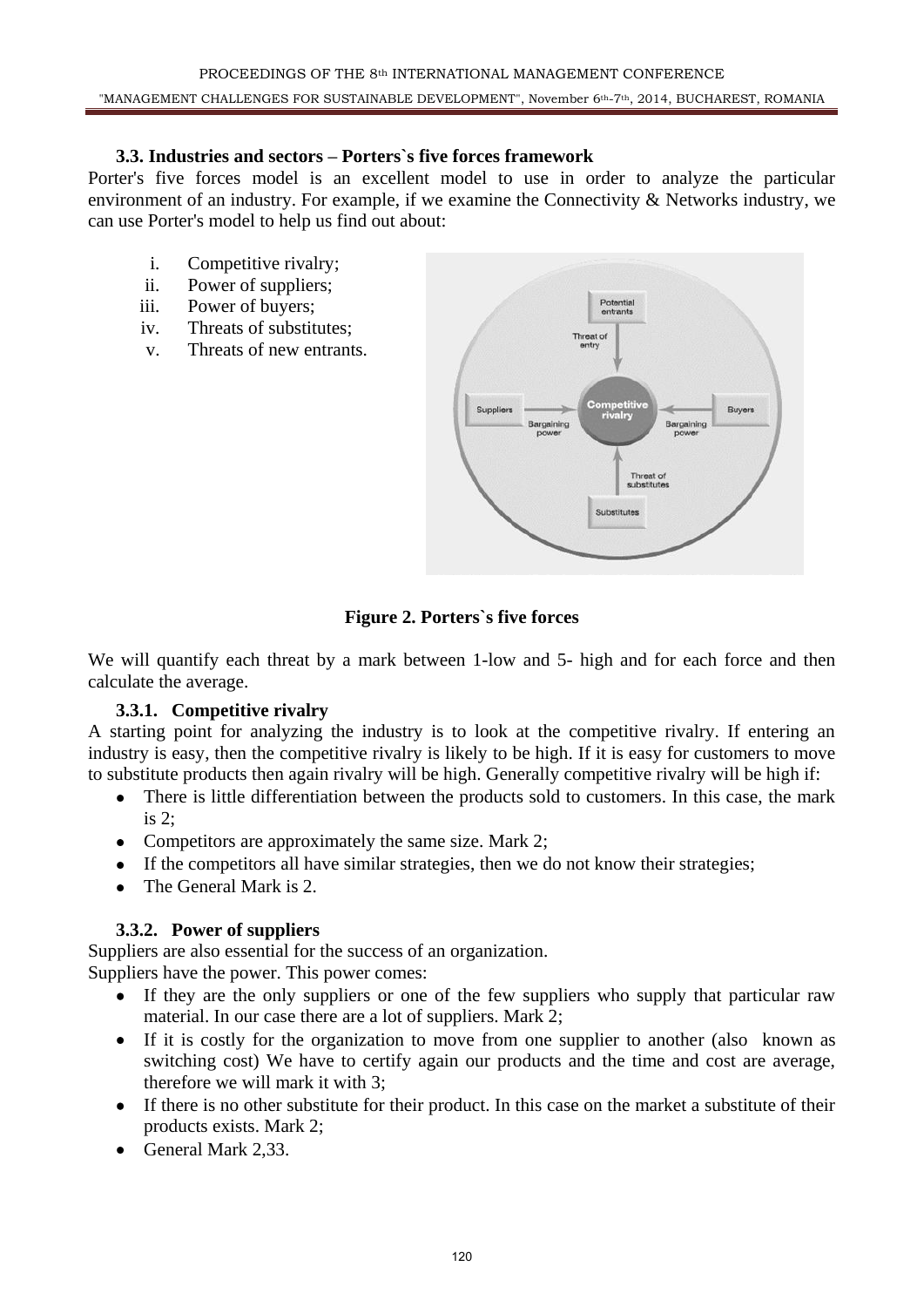## **3.3.3. Power of buyers**

Buyers or customers can exert influence and control over an industry in certain circumstances. This happens when:

- There is little product differentiation and substitutes can be found easily. In our case, the difference is small and therefore the threat is great. Mark 4;
- Customers are sensitive to price. Mark 3:
- $\bullet$  General mark 3.5.

## **3.3.4. Threat of substitutes**

Are there alternative products that customers can purchase over our product that offer the same benefit for the same or lower price? The threat of a substitute is high when:

- The price of that substitute product/copy decreases. Mark 4;
- It is easy for consumers to switch from one substitute product to another. Mark 2;
- Buyers are willing to substitute. Considering the long business relation, this option is marked with 1;
- General mark 2.3.

### **3.3.5. Threat of new entrant**

- The threat of a new organization entering the industry is high when it is easy for an organization to enter the industry, entry barriers are low;
- General mark 4.  $\bullet$

## **Objectives of the project Sellcom**

SELLCOM wants to implement a software solution that enables it to manage all sales activities, customer services and to coordinate the marketing activities and the contact to clients by means of a WEB platform.

With the aid of the software solution, SELLCOM wants to reach the desired goals, regarding potential performance, increase and expansion of the business.

The main purpose is improving the management and optimizing the life cycle of the client and, also, developing a proper deal and connection between the various departments, sales force and company clients.

### **The main objectives of SELLCOM were:**

- To keep and obtain more clients;
- To increase and reach absolute maximization of the client's life circle;
- To identify and exploit projects with commercial potential;
- To upgrade solutions offered to clients.

### **3.4. Solutions:**

#### **3.4.1. Non Solution**

The tendency on the real estate and construction market is one of decrease;

In a study Roland Berger made last year, he sounded the alarm with "do it yourself" (DYI) retailers (so called in the industry), that were already feeling – the do-it-yourself market in Romania decreased in 2010 by 15%, up to 1,7 billion Euro, and it was affected by the decrease in purchasing power and the decline of the construction sector. It was the second year in a row when the market decreased, after 2009 when it decreased by 24%.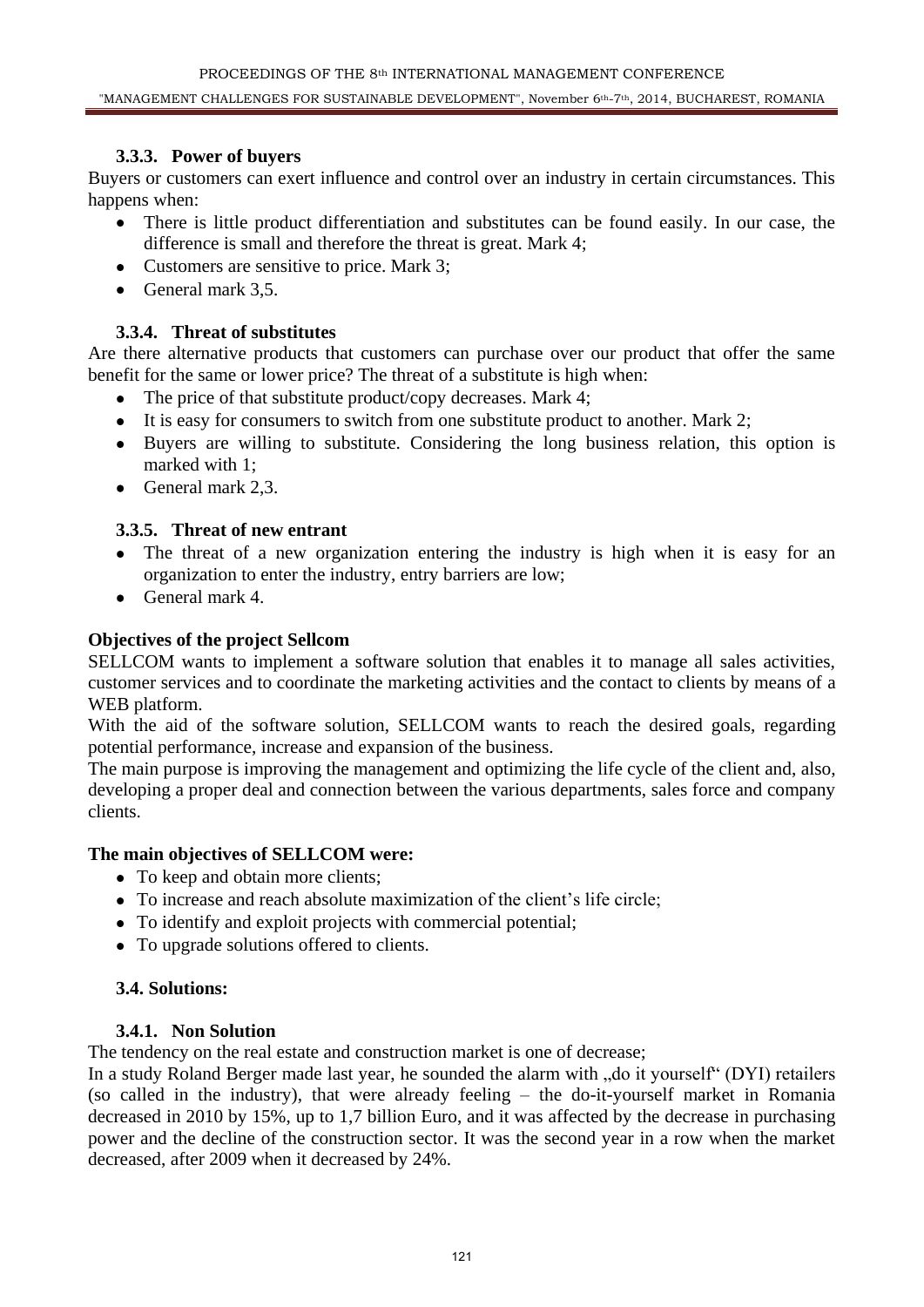## **3.4.2. Solution CRM & SFA:**

The CRM & SFA solution is an advanced management and reporting tool, its effectiveness being given by the automation of the tasks and by the achievement of a comprehensive analysis of the activity of the company. Its benefits are simply irreplaceable for obtaining success:

- Improving the sales force by updating customer information;  $\bullet$
- Maintaining updated information about competitors;
- The management can act considering a broad set of information;
- Enabling the management of future actions based on relevant charts about their past effects;
- Providing detailed information about many products;
- Pplanning and customizing customer service;
- Enabling people in the Service Department to track the product from entering the stock to  $\bullet$ delivery and after;
- Controlling the sales process through all the channels set by the manager;
- Automating the sales process;
- Automating marketing activities;
- Providing support for implementing schedules and budgets;
- Personalization of offers;
- Providing direct access of the customer to the solution without the long and boring intermediate stages;
- Integrating information about the customer with an impact on future negotiations; (enables predictions about the next product/service that the customer will purchase);
- Calculating customer satisfaction;
- Measuring customer loyalty to the product/service and company;
- Calculating the synthetic and analytic value of a customer;
- Enabling rapid determination of the product/service profitability;

### **3.5. Advantages of the CRM project**

The implementation project of an information solution for client relationship management (CRM) comes to support this client oriented strategy. By using a competitive software solution, the increase in the sales force is aimed at in order to offer custom made services and in order to optimise some internal processes which enable the efficient maintanance of these services.

The solution we offer is entirely developed on the Microsoft Dynamics CRM platform – one of the top solutions world wide at this moment.

Microsoft Dynamics CRM is a management solution for customer relationships (CRM), which offers the necessary instruments and functions in order to maintain a clear and complete image of the customers, from the first contact up to the purchase and down to the post-sales proceses. With the help of sales, marketing and customer service modules, Microsoft Dynamics CRM offers a fast, flexible and cost efficient solution, which gurantees considerable improvement of each business process. With this solution you can strenghten your relationship to customers and obtain an increased rentability level.

Microsoft Dynamics CRM is appreciated by international CRM market analysts (Gartner, Forester, IDC) as the solution with the highest growth rate from all the CRM global solutions. Dynamics CRM is the sreamer product of Microsoft in the application area, benefiting from important development resources.

In one of its last reports, the IT Gartner analysis group places Dynamics CRM in the Leder quadrant – together with other 7 solutions from the Microsoft portfolio.

Counting on the support of one of the strongest software companies world wide, Microsoft, Dynamics CRM ofers a gurantee for it's long term development, which is possible due to the allocated financial resources, resources which allow for substantial investments in R&D and also the attraction of the best specialists – the gurantee of a long term implemented solution!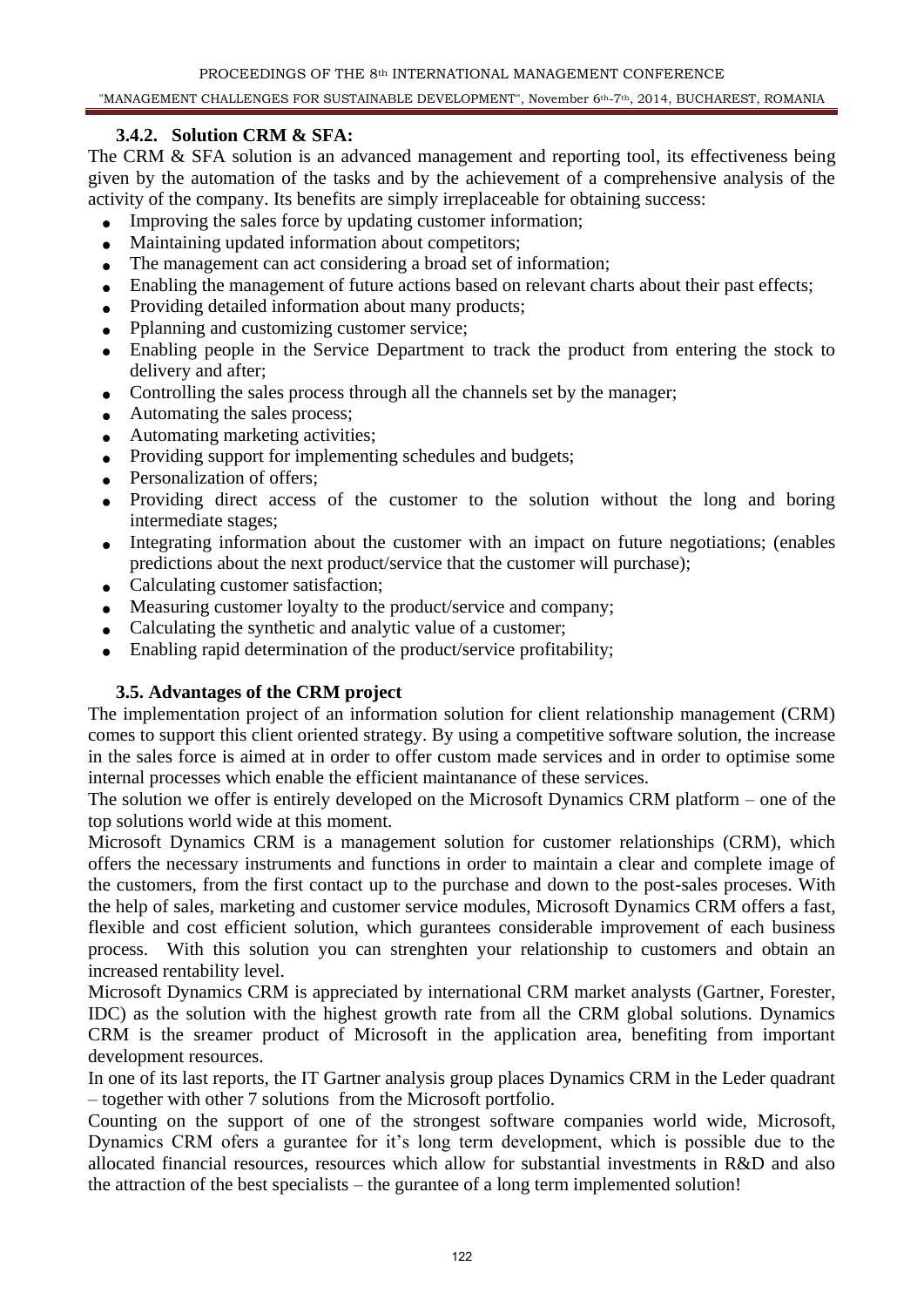Over 20,000 companies world wide use Dynamics CRM, among which 3M, Deutsche Telekom, Novartis, Pergo, Schenker, Pfizer, Williams-Sonoma, Renault, ING, Raiffeisen Bank, Zurich Insurance, Banca Transilvania or Boromir.

The software solution chosen by SELLCOM must be mature and established. Technology evolves fast.

From SELLCOM's perspective, "seller lock-in" means that we must assume the following major risks:

- Lack of a developed community;
- Out-of-business risk for the seller / implementer;  $\bullet$
- The risk to lose importance for the seller in the client portfolio;  $\bullet$
- $\bullet$ The risk of not having access to the best technology;
- The risk of using an unprotected technology as far as the investments are concerned will  $\bullet$ the seller be able to offer a new technically and paradigmatically rewritten version?



**Figure 3. Gartner's graphic for Microsoft Dynamics CRM**

*Source:*adapted from [www.microsoft.com](http://www.microsoft.com/) Customer Relationship Management CRM. "Magic Quadrant for Sales Force Automation." Gartner, 17 July 2013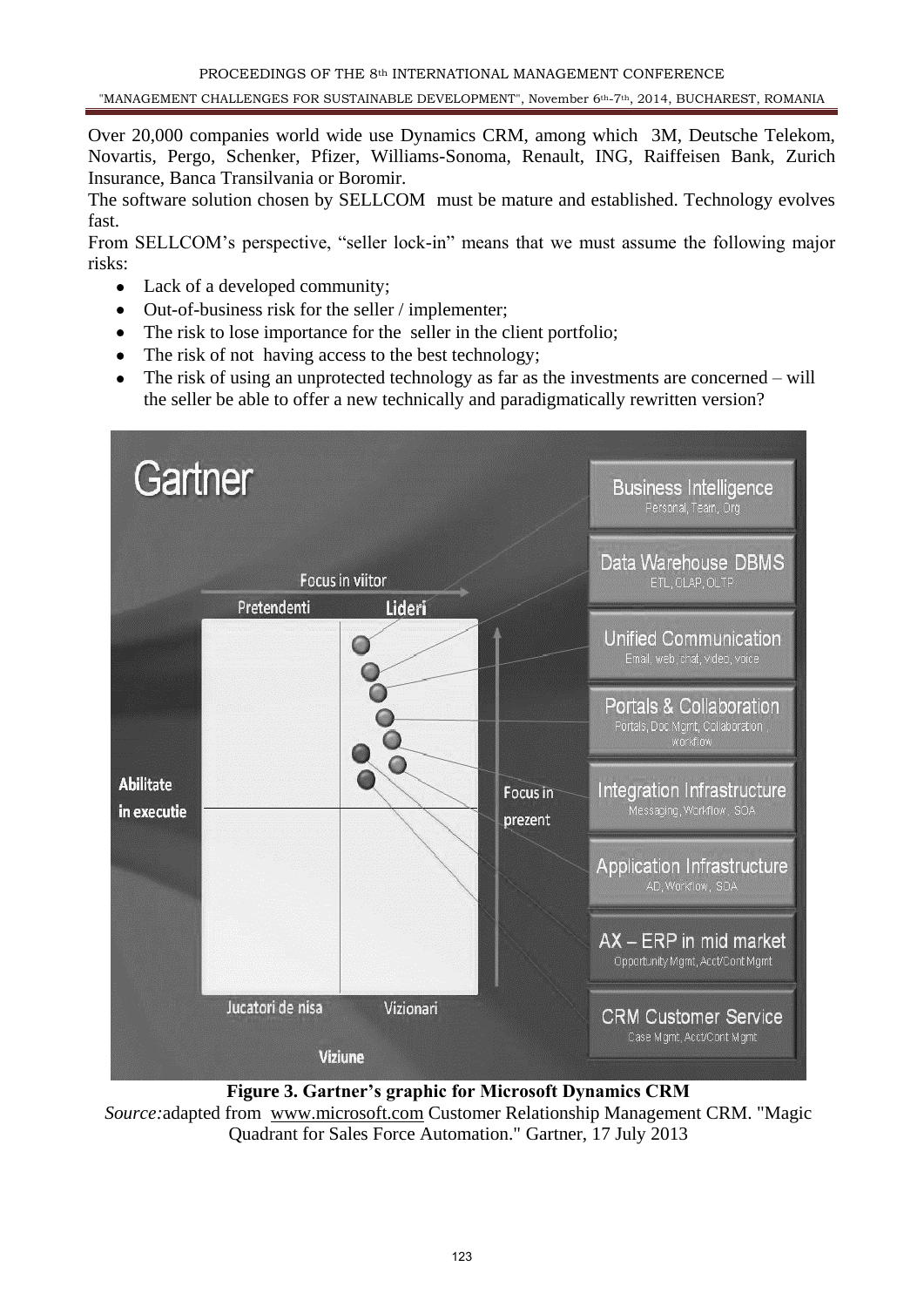# **4. RISK ANALYSIS CRM RISK MATRIX AND CONTINGENCY PLAN**

| Nr             | <b>Title</b>                                                                                                 | <b>Description</b>                                                                                                                                             | Im-<br>pact<br>$(1-10)$ | <b>Prevention</b>                                                                                                                                                                                                                                                                               | <b>Contingency</b>                                                                                                                                                       |
|----------------|--------------------------------------------------------------------------------------------------------------|----------------------------------------------------------------------------------------------------------------------------------------------------------------|-------------------------|-------------------------------------------------------------------------------------------------------------------------------------------------------------------------------------------------------------------------------------------------------------------------------------------------|--------------------------------------------------------------------------------------------------------------------------------------------------------------------------|
| $\vert$ 1      | Objectives of the<br>project versus the<br>expectations of the<br>stakeholders                               | There is the risk that the objectives<br>of the project are not well<br>understood and the stakeholder's<br>expectations are different from the<br>objectives. | 10                      | A transparent setting of<br>the objectives of the<br>project.                                                                                                                                                                                                                                   | Decision of the<br>strategic committee                                                                                                                                   |
| $\overline{2}$ | Major changes of<br>requirements and<br>processes                                                            | Major changes of requirements<br>have an essential impact on the<br>estimates, on the plan and on the<br>project costs. Processes change.                      | 10                      | Management and<br>request change control.<br>Communicating the<br>impact of every project<br>change requirements,<br>debating on them, the<br>obligation of being<br>approved by the project<br>manager and strategic<br>management. Stage<br>establishment,<br>requirements<br>prioritization. | Estimate renewal,<br>project plan, and<br>budget. Analysis of<br>the need to<br>temporarily allocate<br>additional resources.<br>Decision of the<br>strategic committee. |
| 3              | Lack of clear<br>requirements,<br>delays in project<br>decisions                                             | Vagueness regarding requirements<br>or lack of decisions regarding the<br>desired processes has an impact on<br>the entire project.                            | 8                       | Requirements analysis.<br>Their prioritization.<br>Project purpose<br>management.                                                                                                                                                                                                               | Analysis replay,<br>remake of the project<br>plan, budget. Decision<br>of the strategic<br>committee.                                                                    |
| $\vert 4$      | Insufficient<br>knowledge of<br>personnel assigned<br>by the clients<br>regarding the<br>business processes. | The impact can be major if the<br>analysis, review or decision<br>making personnel are not the right<br>ones.                                                  | 9                       | Establishing the project<br>team so that this risk is<br>minimized (it would be<br>ideal to have the<br>requirements approved<br>by 2 people)                                                                                                                                                   | Analysis replay,<br>remake of the project<br>plan, budget. Decision<br>of the strategic<br>committee                                                                     |
| 5              | Not respecting the<br>project plan                                                                           | The impossibility to organize the<br>activity of the SELLCOM<br>implementation team in order to<br>respect the project plan.                                   | 8                       | <b>Time Management</b><br>Delays of the strategic<br>management team.<br>Permanent control over<br>the project plan.<br>Periodic activity reports.                                                                                                                                              | Analysis replay,<br>remake of the project<br>plan, budget.                                                                                                               |

## **Table 2. Matrix and contingency plan**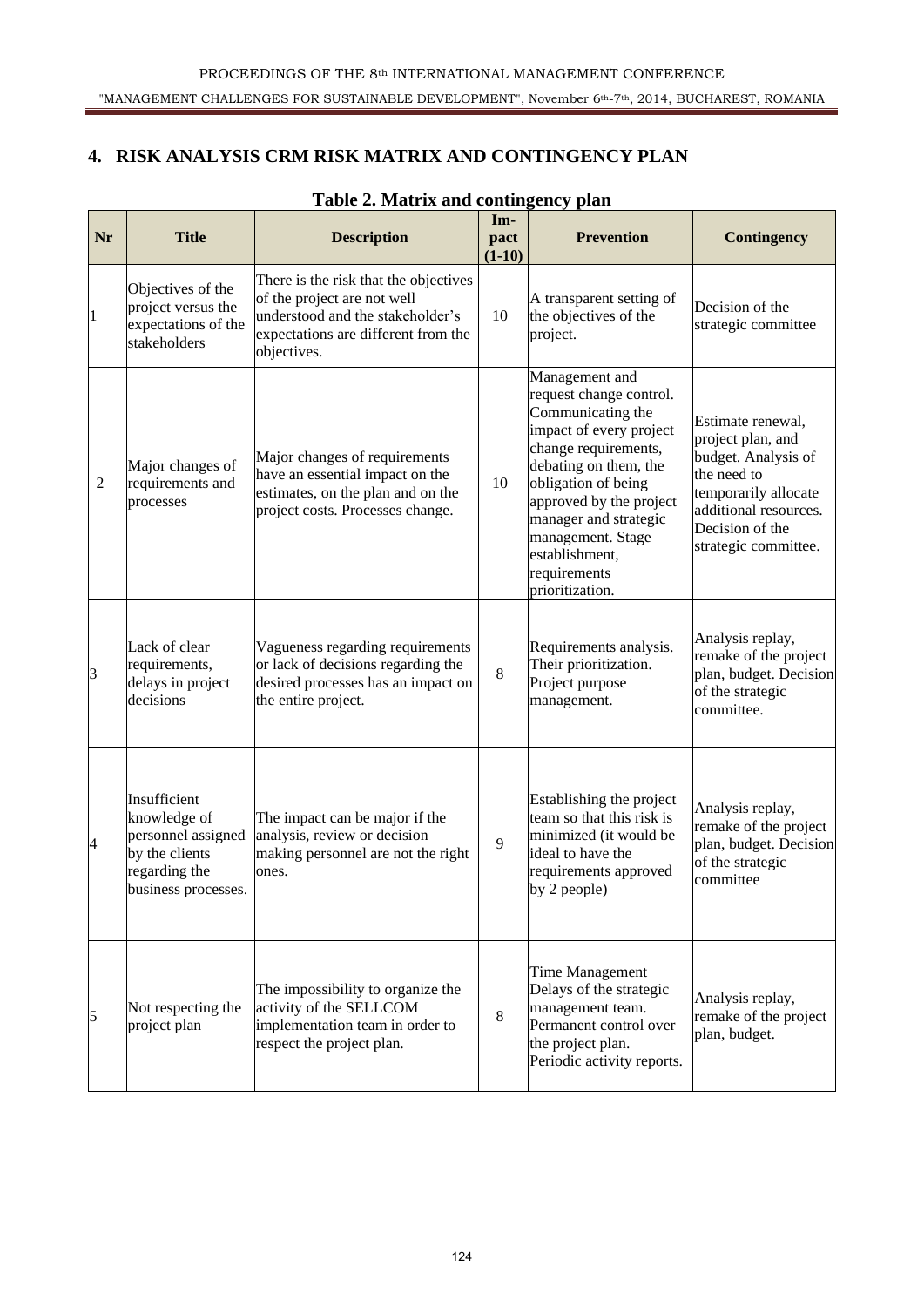#### PROCEEDINGS OF THE 8th INTERNATIONAL MANAGEMENT CONFERENCE

#### "MANAGEMENT CHALLENGES FOR SUSTAINABLE DEVELOPMENT", November 6<sup>th</sup>-7<sup>th</sup>, 2014, BUCHAREST, ROMANIA

| 6         | Analysis and<br>review<br>availability                                                                                  | Lack of availability from the<br>people at SELLCOM in<br>charge of:<br>-participating in the analysis;<br>-reviewing the documents after<br>every phase.                                   | 8              | The nomination of the<br>project team and their<br>responsibilities from<br>the beginning of the<br>project. Informing the<br>strategic team about<br>the lack of<br>availability.                                                                                                                | The nomination of<br>other people to do<br>the tasks. Change<br>of the project plan.                                                                                                                                 |
|-----------|-------------------------------------------------------------------------------------------------------------------------|--------------------------------------------------------------------------------------------------------------------------------------------------------------------------------------------|----------------|---------------------------------------------------------------------------------------------------------------------------------------------------------------------------------------------------------------------------------------------------------------------------------------------------|----------------------------------------------------------------------------------------------------------------------------------------------------------------------------------------------------------------------|
| 7         | Acceptance<br>testing activities,<br>insufficient<br>testing of the<br>application by<br>the client                     | The impossibility to organise<br>the acceptance testing, the lack<br>of organisation and availability<br>of the nominated users who are<br>supposed to go through the<br>acceptance tests. | 8              | The clear establishing<br>of the acceptance<br>criteria during the<br>analysis phase,<br>including these use-<br>cases in the Software<br>Requirements<br>Specifications<br>document.<br>The timely planning,<br>organization and<br>communication of<br>UAT activities to all<br>users involved. | The nomination of<br>other people for<br>the acceptance<br>tests. Change of<br>the project plan.                                                                                                                     |
| 8         | Lack of<br>communication<br>and coordination<br>within the<br>implementation<br>team of<br><b>SELLCOM</b>               | The lack of good<br>communication and<br>coordination amongst the users<br>responsible with expressing<br>CRM testing and acceptance<br>requirements.                                      | 8              | Timely nomination of<br>the implementation<br>team. Periodic<br>meetings.                                                                                                                                                                                                                         | Nomination of<br>other people.<br>Change of the<br>project plan.                                                                                                                                                     |
| $\vert 9$ | Non-compliance<br>with<br>recommended<br>hardware<br>requirements                                                       | Non-compliance with<br>recommended hardware<br>requirements - will have a<br>major impact on the<br>functionality of the application<br>after production starts.                           | 8              | Establishing<br>necessary hardware<br>requirements at the<br>beginning of the<br>project.                                                                                                                                                                                                         | Improvement of<br>hardware<br>infrastructure.                                                                                                                                                                        |
| 10        | Delay in service<br>and license<br>purchase                                                                             | These delays will disseminate<br>throughout the entire project<br>plan and in the final start.                                                                                             | $\tau$         | Escalations of the<br>delays of the strategic<br>management team<br>Permanent project<br>plan control. Periodic<br>activity reports.                                                                                                                                                              | Change of the<br>project plan.                                                                                                                                                                                       |
| 11        | Lack of<br>understanding<br>regarding the<br>additional costs                                                           | Additional requirements or<br>changes or processes will<br>determine additional costs. The<br>additional analysis, the<br>additional delegations can also<br>generate additional costs.    | $\overline{7}$ | Change management,<br>transparent estimates,<br>transparent costs,<br>clear communication.                                                                                                                                                                                                        | Decision of the<br>strategic<br>committee                                                                                                                                                                            |
| 12        | Personnel<br>resistance while<br>working with the<br>new system or<br>with the new<br>business<br>implemented<br>rules. | Any new system has a certain<br>rejection degree amongst the<br>final users.                                                                                                               | 9              | The involvement of<br>the final users in<br>analysis, feedback,<br>interfaces. Explaining<br>the benefits to the<br>final users. A clear<br>expression of the<br>management's<br>position regarding the<br>implementation and<br>usage of the system.<br>Operational support.                     | Explaining the<br>benefits to the final<br>users.<br>A clear expression<br>of the<br>management's<br>position regarding<br>the implementation<br>and usage of the<br>system.<br>Training.<br>Operational<br>support. |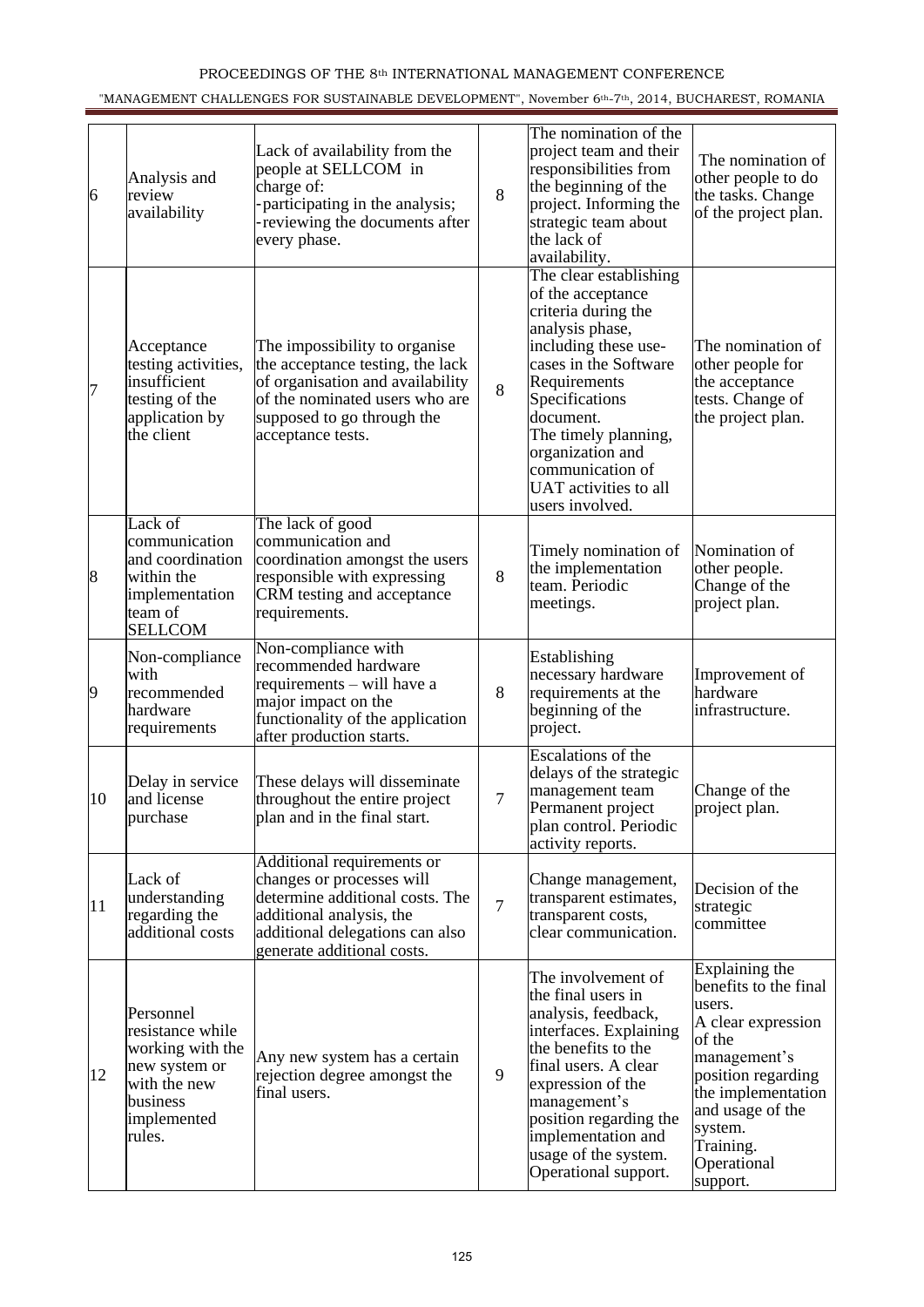#### PROCEEDINGS OF THE 8th INTERNATIONAL MANAGEMENT CONFERENCE

#### "MANAGEMENT CHALLENGES FOR SUSTAINABLE DEVELOPMENT", November 6th-7th, 2014, BUCHAREST, ROMANIA

| 13 | Delay of<br>decisions<br>regarding other<br>systems in which<br>the CRM system<br>lmust be<br>integrated.                                                   | The system must be integrated<br>with other systems and the<br>delays in integration decisions<br>affect the whole system. | 7 | Analysis of the system<br>with which it is<br>integrated; integration<br>methods analysis | Change of the<br>project plan. |
|----|-------------------------------------------------------------------------------------------------------------------------------------------------------------|----------------------------------------------------------------------------------------------------------------------------|---|-------------------------------------------------------------------------------------------|--------------------------------|
| 14 | Lack of technical<br>linformation from<br>the producers of<br>other systems<br>with which CRM<br>lmust be<br>integrated or from<br>the internal IT<br>team. | Clear technical integration<br>specifications must exist.                                                                  | 7 | Technical analysis of<br>the integration<br>method.                                       | Change of the<br>project plan. |

#### **5. CONCLUSIONS**

The work was elaborated taking into account both scientific literature and numerous experiences from companies. This research is meant to be a contribution to this field of study, an attempt to combine economic theory and practice, and contribute to the debate on the issue of implementing CRM software solutions. The intentions are that of making the CRM software solutions be seen as a big advantage in substantiation decisions management companies.

Dissemination or Information Flow: The results of this research are to be used in an appropriate manner; information must be exchanged between the various participants in the project. Other parties involved in the project may also use this information in making their own decisions. In this way they can help those that collect information determine its need in managerial process within big companies.

Management information is an integral part of monitoring because it is obtained during this kind of process and also helps in planning and implementing its activities.

The aim of this work is the priority treatment and highlighting all aspects that contribute to operate with "customer relationship management". A further approach to the issues already encountered and discussed above is needed for implementing the CRM-type solutions in the Romanian market.